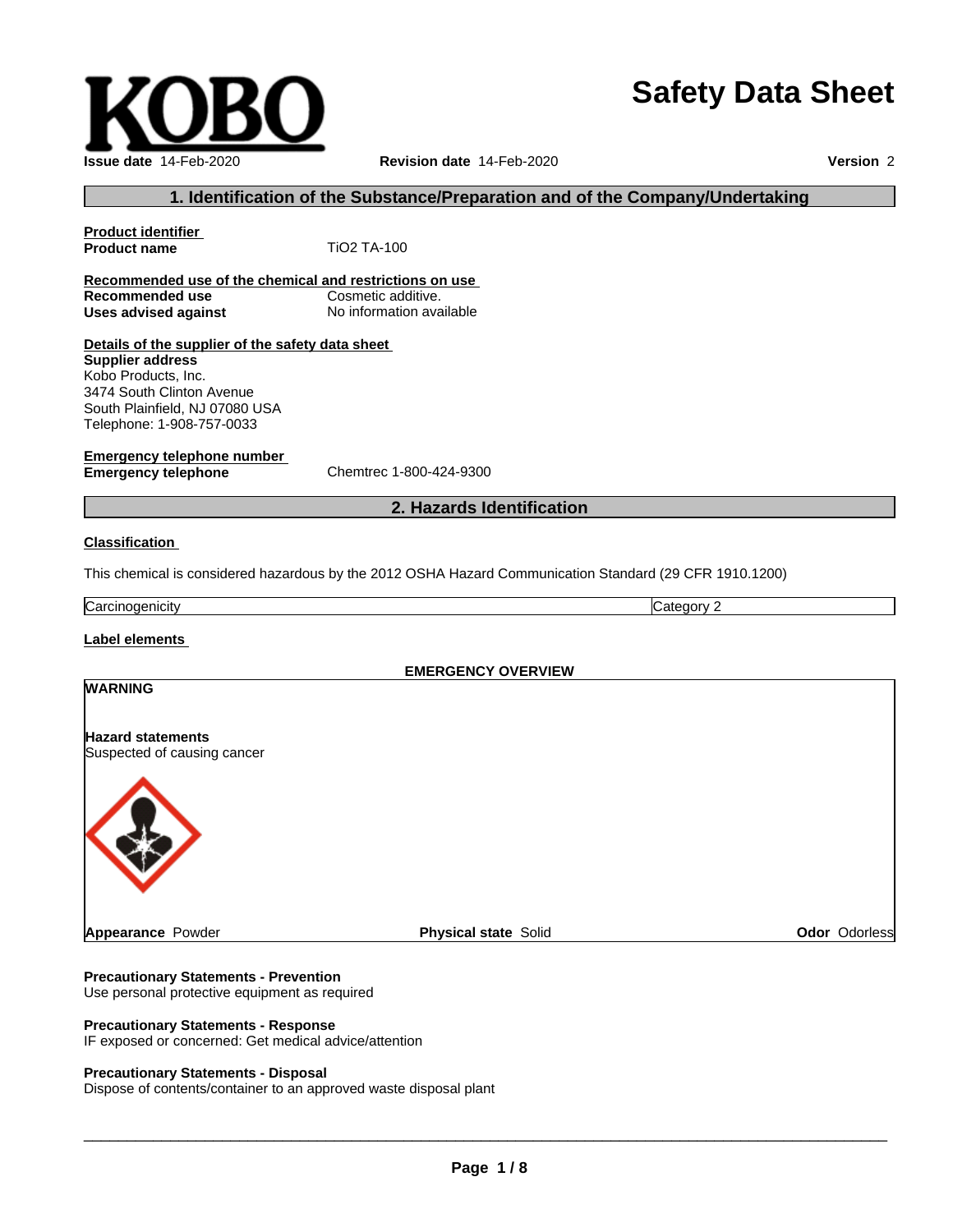#### **Hazards not otherwise classified (HNOC)**

None known

#### **Other Information**

No information available

### **3. Composition/information on Ingredients**

| <b>Chemical Name</b>    | <b>CAS No</b> | Weight-%    |
|-------------------------|---------------|-------------|
| <b>Titanium Dioxide</b> | 13463-67-7    | 86.0-94.0   |
| Silica                  | 7631-86-9     | $3.0 - 7.0$ |
| Alumina                 | 1344-28-1     | $.0 - 3.0$  |

**4. First aid measures**

|                                                             | 4. FIIST alu measures                                                                                      |
|-------------------------------------------------------------|------------------------------------------------------------------------------------------------------------|
| <b>First aid measures</b>                                   |                                                                                                            |
| <b>General advice</b>                                       | If symptoms persist, call a physician.                                                                     |
| Eye contact                                                 | Rinse immediately with plenty of water, also under the eyelids, for at least 15 minutes.                   |
| <b>Skin contact</b>                                         | Wash off immediately with soap and plenty of water while removing all contaminated<br>clothes and shoes.   |
| <b>Inhalation</b>                                           | Remove to fresh air. If breathing is irregular or stopped, administer artificial respiration.              |
| Ingestion                                                   | If swallowed, do not induce vomiting: seek medical advice immediately and show this<br>container or label. |
| Self-protection of the first aider                          | Use personal protective equipment as required.                                                             |
| Most important symptoms and effects, both acute and delayed |                                                                                                            |
| <b>Symptoms</b>                                             | No known effects under normal use conditions.                                                              |
|                                                             | Indication of any immediate medical attention and special treatment needed                                 |
| Note to physicians                                          | Effects of exposure (inhalation, ingestion or skin contact) to substance may be delayed.                   |
|                                                             | 5. Fire-fighting measures                                                                                  |

#### **Suitable extinguishing media**

Use extinguishing measures that are appropriate to local circumstances and the surrounding environment.

**Unsuitable extinguishing media** No information available.

**Specific hazards arising from the chemical** None in particular.

**Explosion data Sensitivity to mechanical impact** None. **Sensitivity to static discharge** None.

**Protective equipment and precautions for firefighters** Use personal protective equipment as required.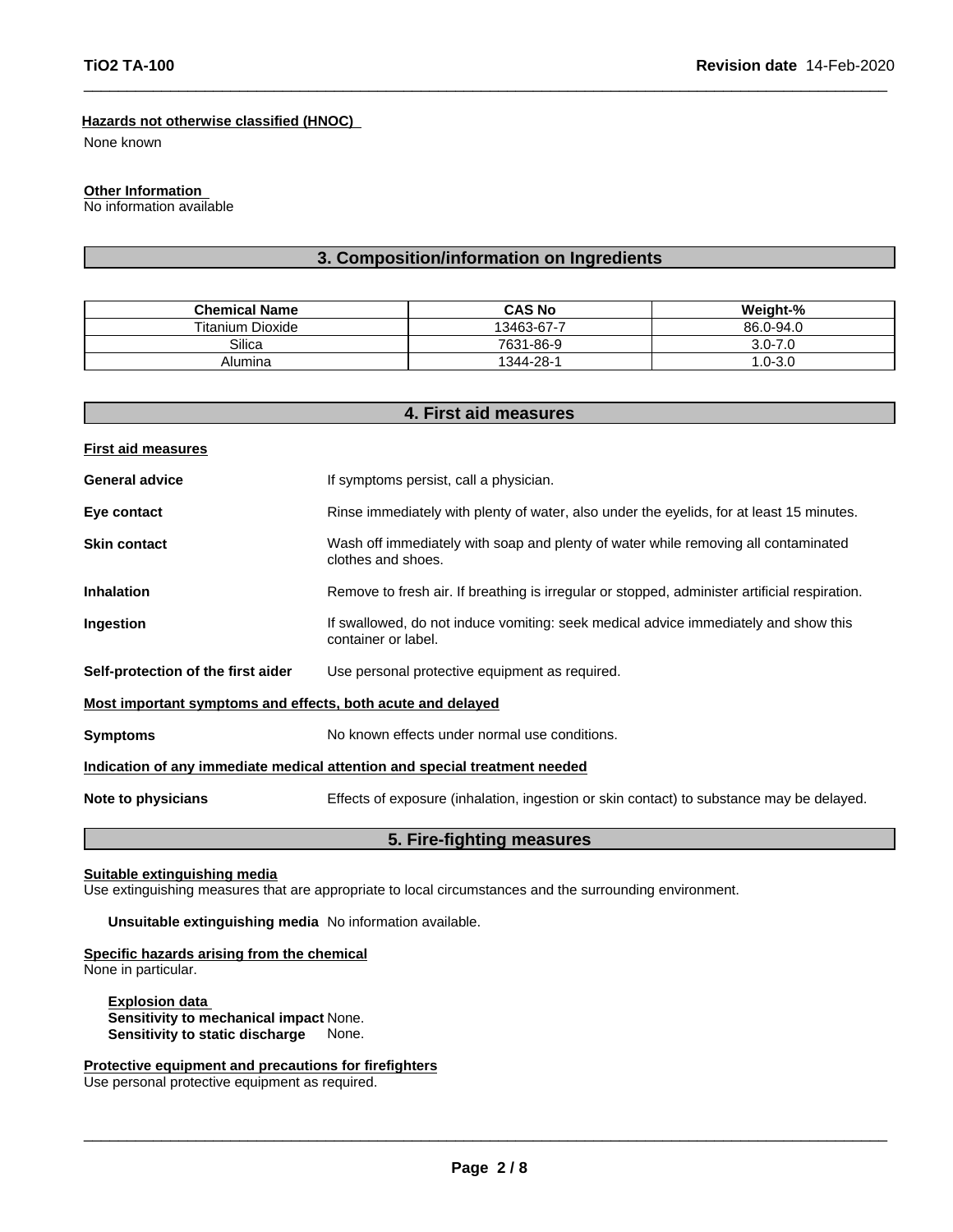## **6. Accidental release measures**

#### **Personal precautions, protective equipment and emergency procedures**

| <b>Personal precautions</b>                          | Use personal protective equipment as required. Avoid contact with eyes. Wash thoroughly<br>after handling. |
|------------------------------------------------------|------------------------------------------------------------------------------------------------------------|
| For emergency responders                             | Use personal protective equipment as required.                                                             |
| <b>Environmental precautions</b>                     | Collect spillage. Do not allow into any sewer, on the ground or into any body of water.                    |
| Methods and material for containment and cleaning up |                                                                                                            |
| <b>Methods for containment</b>                       | Prevent further leakage or spillage if safe to do so.                                                      |
| Methods for cleaning up                              | Avoid creating dust. Sweep up and shovel into suitable containers for disposal.                            |
| Prevention of secondary hazards                      | Clean contaminated objects and areas thoroughly observing environmental regulations.                       |
|                                                      |                                                                                                            |

| 7. Handling and Storage                                      |                                                                                                                      |  |  |  |
|--------------------------------------------------------------|----------------------------------------------------------------------------------------------------------------------|--|--|--|
| <b>Precautions for safe handling</b>                         |                                                                                                                      |  |  |  |
| Advice on safe handling                                      | Use personal protective equipment as required. Use only in well-ventilated areas. Wash<br>thoroughly after handling. |  |  |  |
| Conditions for safe storage, including any incompatibilities |                                                                                                                      |  |  |  |
| <b>Storage conditions</b>                                    | Keep container tightly closed in a dry and well-ventilated place. Store at ambient conditions.                       |  |  |  |
| Incompatible materials                                       | Strong oxidizing agents. Strong acids.                                                                               |  |  |  |

## **8. Exposure Controls/Personal Protection**

#### **Control parameters**

#### **Exposure guidelines** .

| <b>Chemical Name</b> | <b>ACGIH TLV</b>                                | <b>OSHA PEL</b>                                                                 | <b>NIOSH IDLH</b>                                      |
|----------------------|-------------------------------------------------|---------------------------------------------------------------------------------|--------------------------------------------------------|
| Titanium Dioxide     | TWA: $10 \text{ mg/m}^3$                        | TWA: 15 $mg/m3$ total dust<br>(vacated) TWA: 10 mg/m <sup>3</sup> total<br>dust | IDLH: $5000 \text{ mg/m}^3$                            |
| Silica               |                                                 | TWA: 20 mppcf<br>$(80)/(%$ SiO2) mg/m <sup>3</sup> TWA                          | IDLH: $3000 \text{ mg/m}^3$<br>TWA: $6 \text{ mg/m}^3$ |
| Alumina              | TWA: 1 $mg/m3$ respirable<br>particulate matter |                                                                                 |                                                        |

#### **Appropriate engineering controls**

**Engineering controls** Ensure adequate ventilation, especially in confined areas.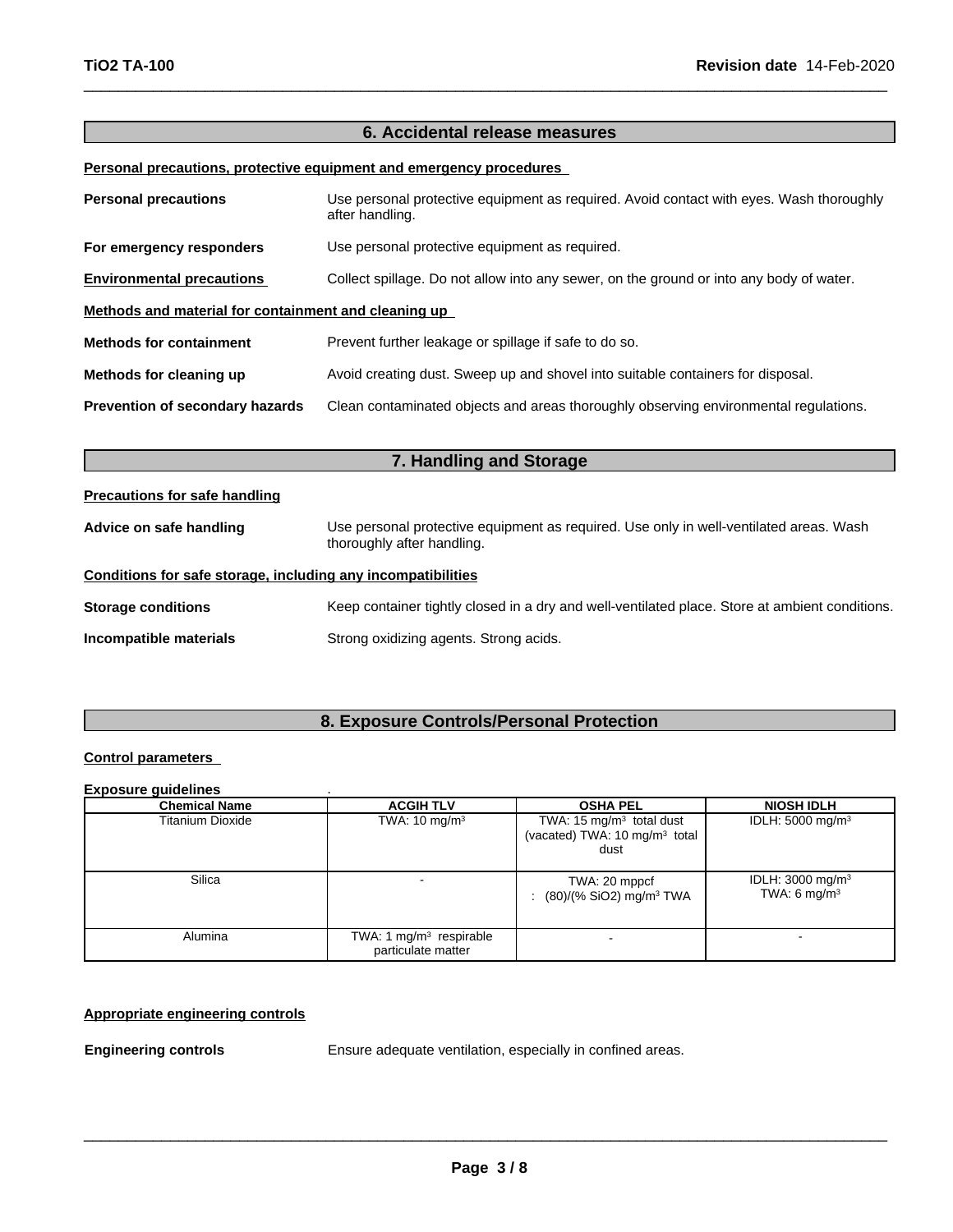#### **Individual protection measures, such as personal protective equipment**

| <b>Eye/face protection</b>     | Wear safety glasses with side shields (or goggles).                                                                |
|--------------------------------|--------------------------------------------------------------------------------------------------------------------|
| Skin and body protection       | Wear protective gloves and protective clothing.                                                                    |
| <b>Respiratory protection</b>  | In case of insufficient ventilation, wear suitable respiratory equipment.                                          |
| General hygiene considerations | Handle in accordance with good industrial hygiene and safety practice. Wash contaminated<br>clothing before reuse. |

## **9. Physical and Chemical Properties**

#### **Information on basic physical and chemical properties**

| <b>Physical state</b>            | Solid                    |                          |                          |
|----------------------------------|--------------------------|--------------------------|--------------------------|
| Appearance                       | Powder                   | Odor                     | Odorless                 |
| Color                            | White                    | <b>Odor threshold</b>    | No information available |
|                                  |                          |                          |                          |
| <b>Property</b>                  | Values                   | <b>Remarks •</b>         |                          |
| рH                               |                          | No information available |                          |
| Melting point / freezing point   |                          | No information available |                          |
| Boiling point / boiling range    |                          | No information available |                          |
| <b>Flash point</b>               |                          | No information available |                          |
| <b>Evaporation rate</b>          |                          | No information available |                          |
| Flammability (solid, gas)        |                          | No information available |                          |
| <b>Flammability limit in air</b> |                          |                          |                          |
| <b>Upper flammability limit</b>  |                          | No information available |                          |
| Lower flammability limit         |                          | No information available |                          |
| Vapor pressure                   |                          | No information available |                          |
| Vapor density                    |                          | No information available |                          |
| <b>Specific gravity</b>          |                          | No information available |                          |
| <b>Water solubility</b>          | Insoluble in water       |                          |                          |
| Solubility in other solvents     |                          | No information available |                          |
| <b>Partition coefficient</b>     |                          | No information available |                          |
| <b>Autoignition temperature</b>  |                          | No information available |                          |
| <b>Decomposition temperature</b> |                          | No information available |                          |
| <b>Kinematic viscosity</b>       |                          | No information available |                          |
| <b>Dynamic viscosity</b>         |                          | No information available |                          |
| <b>Explosive properties</b>      |                          | No information available |                          |
| <b>Oxidizing properties</b>      |                          | No information available |                          |
| <b>Other Information</b>         |                          |                          |                          |
| <b>Softening point</b>           | No information available |                          |                          |
| <b>Molecular weight</b>          | No information available |                          |                          |
| VOC content (%)                  | No information available |                          |                          |
| <b>Density</b>                   | No information available |                          |                          |
| <b>Bulk density</b>              | No information available |                          |                          |

## **10. Stability and Reactivity**

#### **Reactivity** No data available

#### **Chemical stability**

Stable under normal conditions.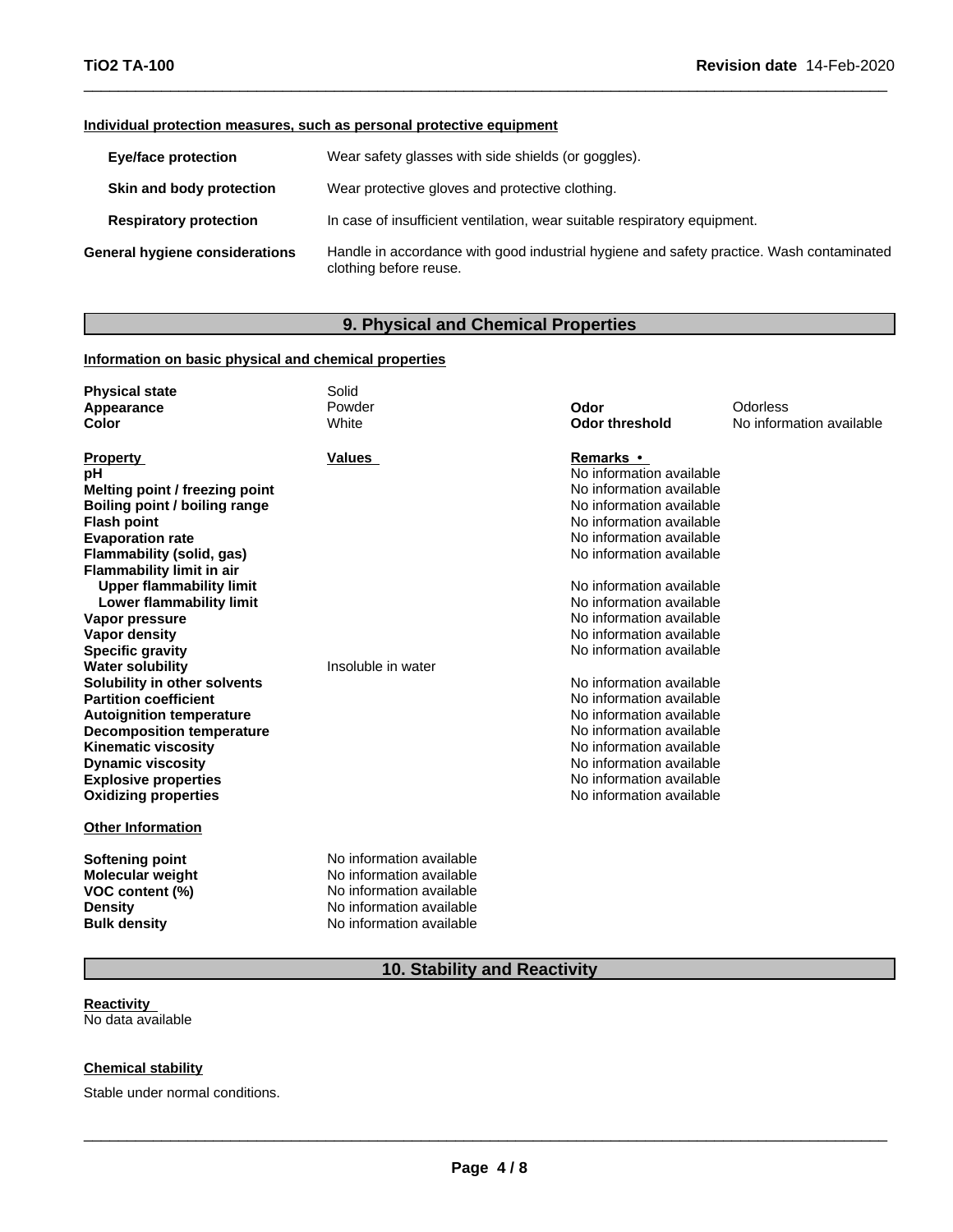## **Possibility of hazardous reactions**

None under normal processing.

**Hazardous polymerization** Hazardous polymerization does not occur.

#### **Conditions to avoid**

None known.

#### **Incompatible materials**

Strong oxidizing agents. Strong acids.

#### **Hazardous decomposition products**

None under normal use conditions.

#### **11. Toxicological Information**

#### **Information on likely routes of exposure**

**Product information**

| <b>Inhalation</b>   | No data available. |
|---------------------|--------------------|
| Eye contact         | No data available. |
| <b>Skin contact</b> | No data available. |
| Ingestion           | No data available. |

#### **Component information**

| <b>Chemical Name</b> | Oral LD50             | Dermal LD50          | <b>Inhalation LC50</b>  |
|----------------------|-----------------------|----------------------|-------------------------|
| Titanium Dioxide     | ˈRat .<br>10000 mg/kg |                      |                         |
| Silica               | Rat<br>= 7900 ma/ka   | Rabbit<br>2000 ma/ka | Rat<br>$\cdot$ 2.2 ma/L |
| Alumina              | Rat<br>∙ 5000 mg/kg   |                      |                         |

#### **Information on toxicological effects**

**Symptoms** No information available.

#### **Delayed and immediate effects as well as chronic effects from short and long-term exposure**

| <b>Corrosivity</b><br><b>Sensitization</b><br>Germ cell mutagenicity | No information available.<br>No information available.<br>No information available. |                                                                                                                                                                                                                |             |               |  |  |
|----------------------------------------------------------------------|-------------------------------------------------------------------------------------|----------------------------------------------------------------------------------------------------------------------------------------------------------------------------------------------------------------|-------------|---------------|--|--|
|                                                                      |                                                                                     |                                                                                                                                                                                                                |             |               |  |  |
| Carcinogenicity                                                      |                                                                                     | This product contains one or more substances which are classified by IARC as<br>carcinogenic to humans (Group I), probably carcinogenic to humans (Group 2A) or possibly<br>carcinogenic to humans (Group 2B). |             |               |  |  |
| $OL$ and a all Masses                                                | 50011                                                                               | 1000                                                                                                                                                                                                           | <b>NITD</b> | $\sim$ $\sim$ |  |  |

| Chemical<br>Name<br>$\cdot$ | CGII | <b>IARC</b> | .<br>. . | י<br>п,<br>. |
|-----------------------------|------|-------------|----------|--------------|
| Titanium.<br>Dioxide        |      | irour       |          |              |
| .                           |      |             |          |              |

*IARC (International Agency for Research on Cancer)*

*Group 2B - Possibly Carcinogenic to Humans*

*OSHA (Occupational Safety and Health Administration of the US Department of Labor)*

| X - Present                     |                           |  |
|---------------------------------|---------------------------|--|
| <b>Reproductive toxicity</b>    | No information available. |  |
| <b>STOT - single exposure</b>   | No information available. |  |
| <b>STOT - repeated exposure</b> | No information available. |  |
| <b>Aspiration hazard</b>        | No information available. |  |
|                                 |                           |  |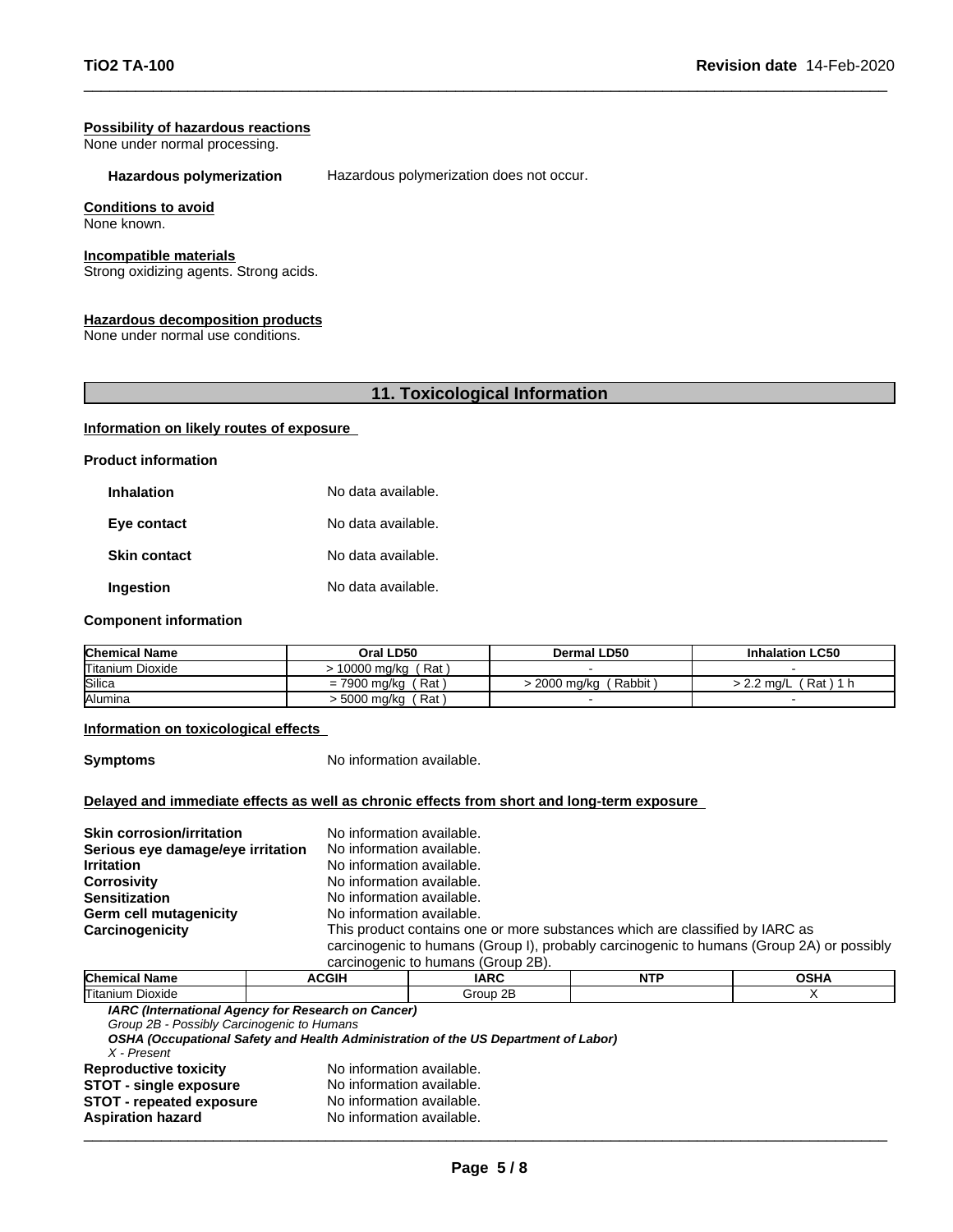### **12. Ecological Information**

#### **Ecotoxicity**

| Chemical Name | Algae/aguatic plants                        | Fish                                      | Crustacea                         |
|---------------|---------------------------------------------|-------------------------------------------|-----------------------------------|
| Silica        | $\overline{z}$<br>Pseudokicheriella<br>440. | 96 h<br>5000:<br>h Brachvdanio rerio mɑ/L | 7600: 48 h<br>⊦Ceriodaphnia dubia |
|               | subcapitata mg/L EC50                       | LC50 static                               | ma/L EC50                         |

#### **Persistence and degradability**

No information available.

#### **Bioaccumulation**

No information available.

**Other adverse effects** No information available

## **13. Disposal Considerations**

## **Waste treatment methods Disposal of wastes** Disposal should be in accordance with applicable regional, national and local laws and regulations. **Contaminated packaging** Disposal should be in accordance with applicable regional, national and local laws and regulations.

|             | 14. Transport Information |
|-------------|---------------------------|
| <b>DOT</b>  | Not regulated             |
| ICAO (air)  | Not regulated             |
| <b>IATA</b> | Not regulated             |
| <b>IMDG</b> | Not regulated             |
| RID         | Not regulated             |
| <b>ADR</b>  | Not regulated             |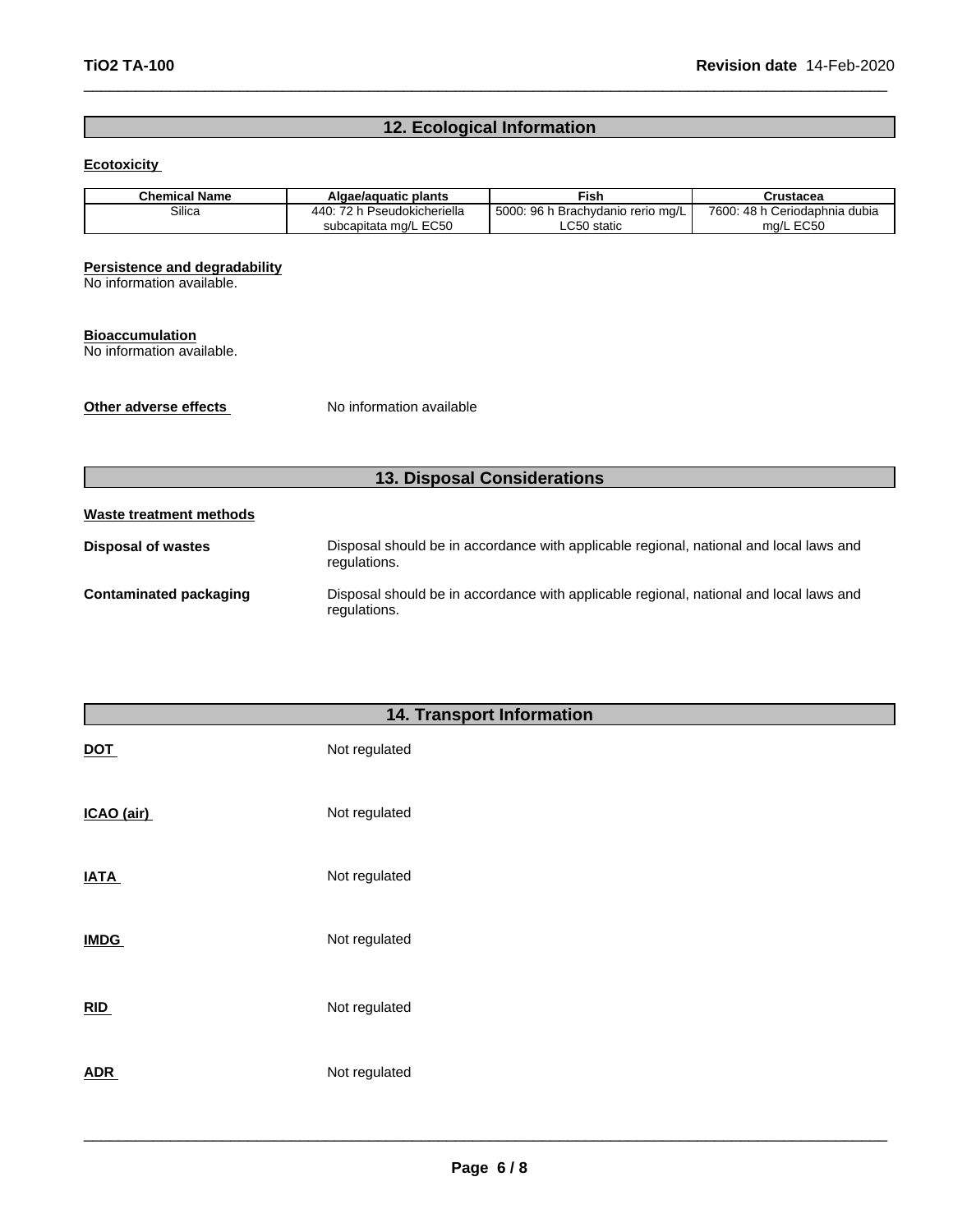### **15. Regulatory information**

| <b>International Inventories</b> |          |  |
|----------------------------------|----------|--|
| TSCA                             | Complies |  |
| <b>DSL/NDSL</b>                  | Complies |  |
| <b>EINECS/ELINCS</b>             | Complies |  |
| <b>ENCS</b>                      | Complies |  |
| <b>IECSC</b>                     | Complies |  |
| <b>KECL</b>                      | Complies |  |
| <b>PICCS</b>                     | Complies |  |
| AICS                             | Complies |  |

 **Legend:** 

 **TSCA** - United States Toxic Substances Control Act Section 8(b) Inventory

 **DSL/NDSL** - Canadian Domestic Substances List/Non-Domestic Substances List

 **EINECS/ELINCS** - European Inventory of Existing Chemical Substances/European List of Notified Chemical Substances

 **ENCS** - Japan Existing and New Chemical Substances

 **IECSC** - China Inventory of Existing Chemical Substances

 **KECL** - Korean Existing and Evaluated Chemical Substances

 **PICCS** - Philippines Inventory of Chemicals and Chemical Substances

 **AICS** - Australian Inventory of Chemical Substances

#### **US Federal Regulations**

#### **SARA 313**

Section 313 of Title III of the Superfund Amendments and Reauthorization Act of 1986 (SARA). This product does not contain any chemicals which are subject to the reporting requirements of the Act and Title 40 of the Code of Federal Regulations, Part 372

#### **SARA 311/312 Hazard Categories**

| <b>Acute Health Hazard</b>        | No. |
|-----------------------------------|-----|
| <b>Chronic Health Hazard</b>      | No. |
| Fire Hazard                       | N٥  |
| Sudden release of pressure hazard | No. |
| <b>Reactive Hazard</b>            | N٥  |

#### **CWA** (Clean Water Act)

This product does not contain any substances regulated as pollutants pursuant to the Clean Water Act (40 CFR 122.21 and 40 CFR 122.42)

#### **CERCLA**

This material, as supplied, does not contain any substances regulated as hazardous substances under the Comprehensive Environmental Response Compensation and Liability Act (CERCLA) (40 CFR 302) or the Superfund Amendments and Reauthorization Act (SARA) (40 CFR 355). There may be specific reporting requirements at the local, regional, or state level pertaining to releases of this material

#### **US State Regulations**

#### **California Proposition 65**

This product contains the following Proposition 65 chemicals

| Chemical<br>∵Name          | Califo.<br>osition<br>.o.<br>nıa |
|----------------------------|----------------------------------|
| $-$<br>⊺ıtanıum<br>Dioxide | 'oroinogon<br>тствоает           |

#### **U.S. State Right-to-Know Regulations**

This product may contain substances regulated by state right-to-know regulations

| ÷н.<br>Name<br>Chemical | NAW<br>$I^{\alpha}$<br>סוו<br>JE SET | massachusells | ™Ivania<br>ыш |
|-------------------------|--------------------------------------|---------------|---------------|
| Dioxide<br>l itanıum    |                                      |               |               |